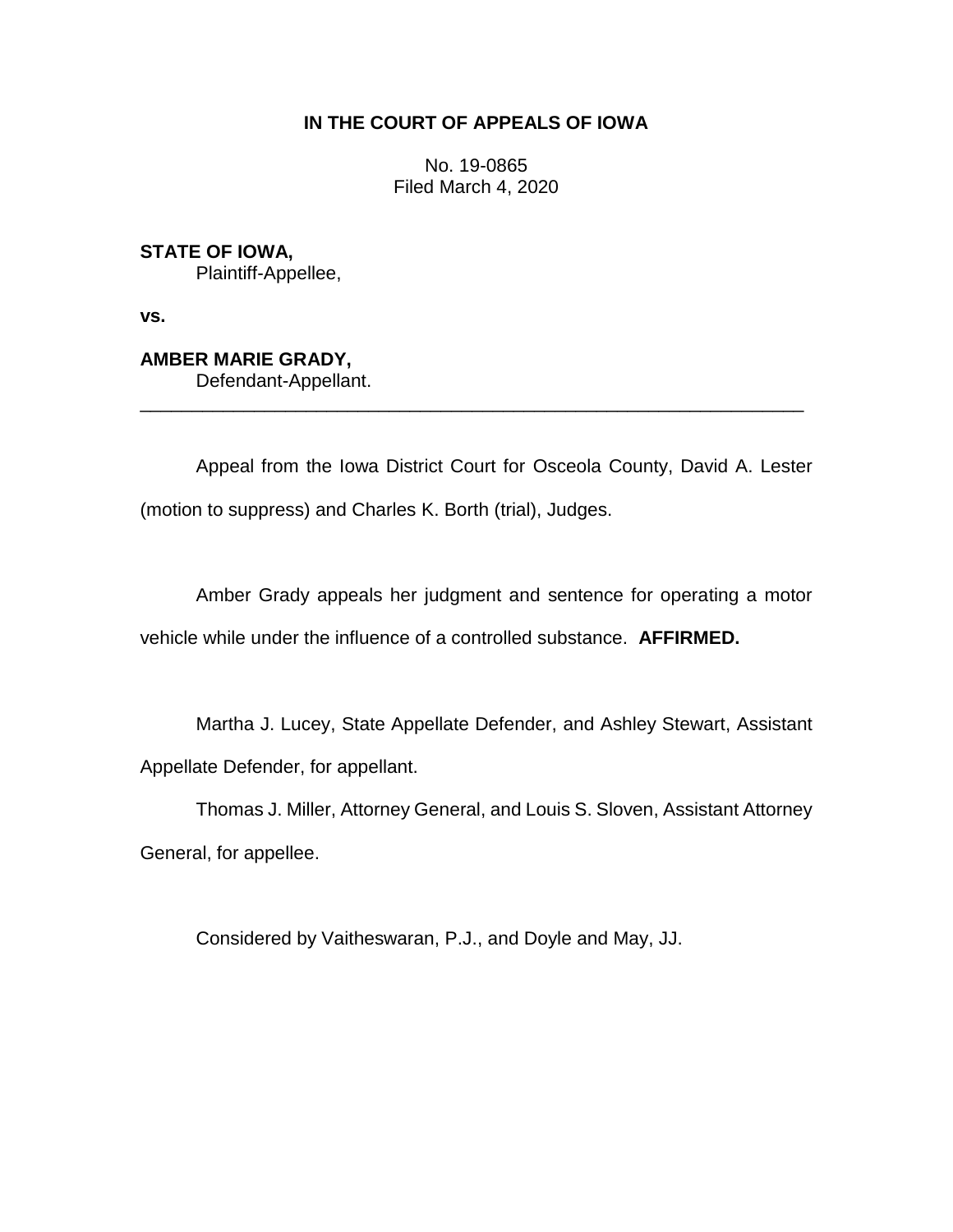**DOYLE, Judge.**

Amber Grady appeals her judgment and sentence for operating a motor vehicle while under the influence of a controlled substance. On appeal, she claims that "the investigatory stop of her vehicle lacked the proper predicated reasonable suspicion under the Iowa Constitution because the only information the officer relied upon was the fact that the registered owner of the vehicle has a suspended license without any knowledge of the actual driver of the vehicle." Bound by precedent, we reject Grady's argument.

Deputy Lee Vellema was on routine patrol during the late night hours. He ran a license plate check of a car that was in front of him and "discovered that the only registered owner of the vehicle was suspended in the State of Iowa." He turned on his red and blue emergency lights to conduct a traffic stop so he could investigate the driver. After the car stopped, he approached the car from the driver's side and told the driver that the registered owner of the car was suspended. The driver, Grady, said the car belonged to her and that she had taken care of everything to get her license back. Grady provided the deputy with her driver's license, registration, and proof of insurance. During the conversation the deputy observed that Grady's pupils were dilated and her speech sounded slurred. Grady accompanied the deputy to his patrol car. The deputy's check with the National Crime Information Center (NCIC) on his patrol car computer showed Grady's license was suspended. The deputy began an operating while intoxicated (OWI) investigation. Grady was later charged by trial information with operating while under the influence of a controlled substance, in violation of Iowa Code section 321J.2 (2018).

2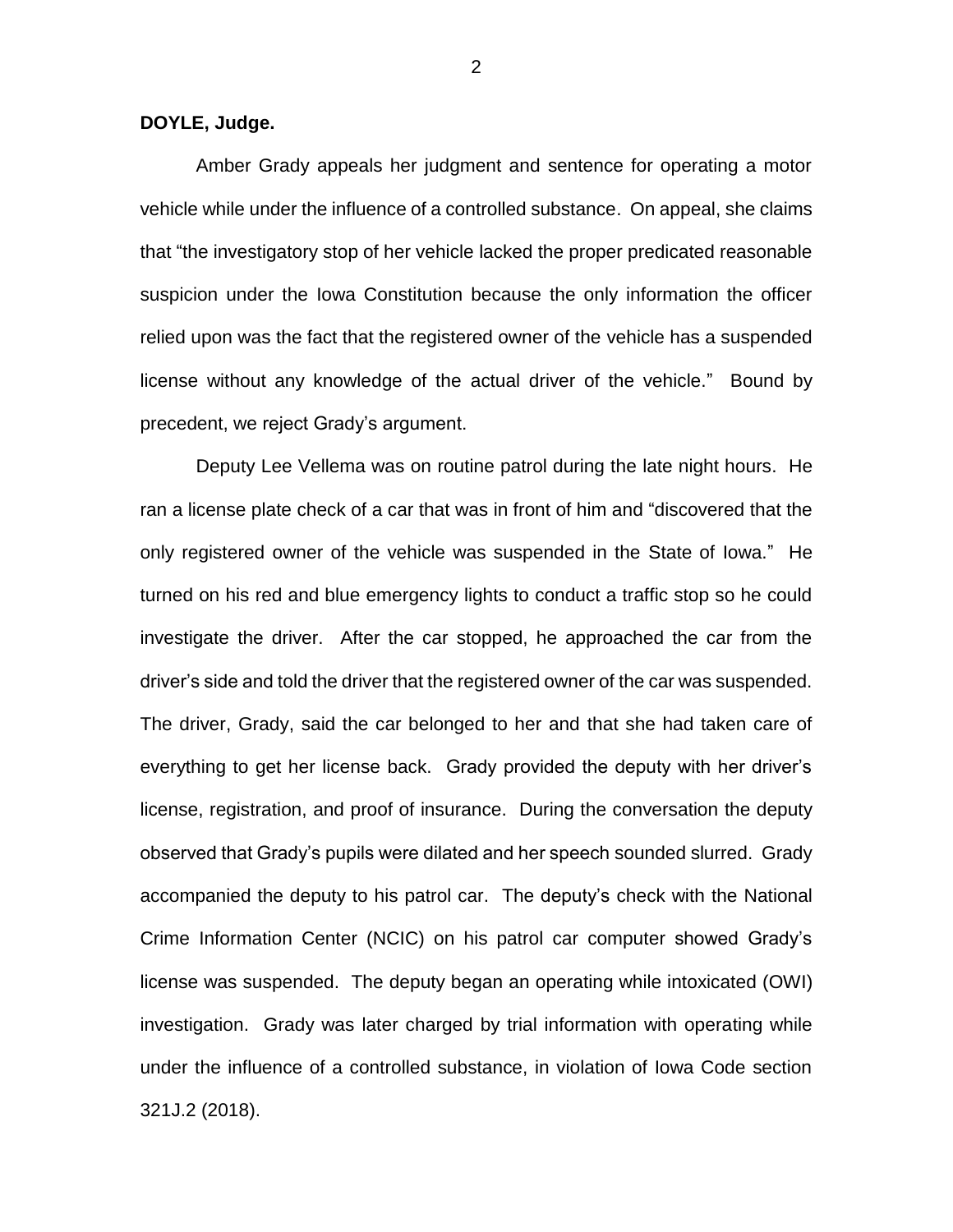Grady moved to suppress any and all evidence seized as a result of the search and seizure because there was no probable cause to stop her car. Grady admitted,

the arresting officer followed the correct procedures and the applicable law in arresting Ms. Grady. From the officer's knowledge, Ms. Grady was operating a motor vehicle while having a suspended driver's license. Vellema was therefore justified in stopping and detaining Ms. Grady.

But she asserted, "unbeknownst to Vellema, Ms. Grady was in fact driving on a valid driver's license but due to a clerical mistake of the Iowa DOT, Vellema was not aware of this." She argued the Iowa DOT's clerical error rendered the traffic stop illegal and, therefore, her rights under article 1, section 8 of the Iowa Constitution were violated. Grady's motion to suppress was overruled. The parties agreed to a bench trial on the minutes of testimony. Grady was found guilty as charged. Grady appeals.

Stung by defeat in the district court, Grady abandons her discrete clericalerror argument. On appeal, she rolls out a brand-spanking-new argument asserting "that the investigatory stop of her vehicle lacked the proper predicated reasonable suspicion under the Iowa Constitution because the only information the officer relied upon was the fact that the registered owner of the vehicle has a suspended license without any knowledge of the actual driver of the vehicle." And she asks us to hold "that when an officer only knows that a registered vehicle owner has a revoked license, but has no other factors to stop a vehicle, there is insufficient reasonable suspicion for an investigatory stop under article I, § 8 of the Iowa Constitution." This is not the same song she sung to the district court. Error preservation rules prevent Grady for singing a new song to us. *See State v.*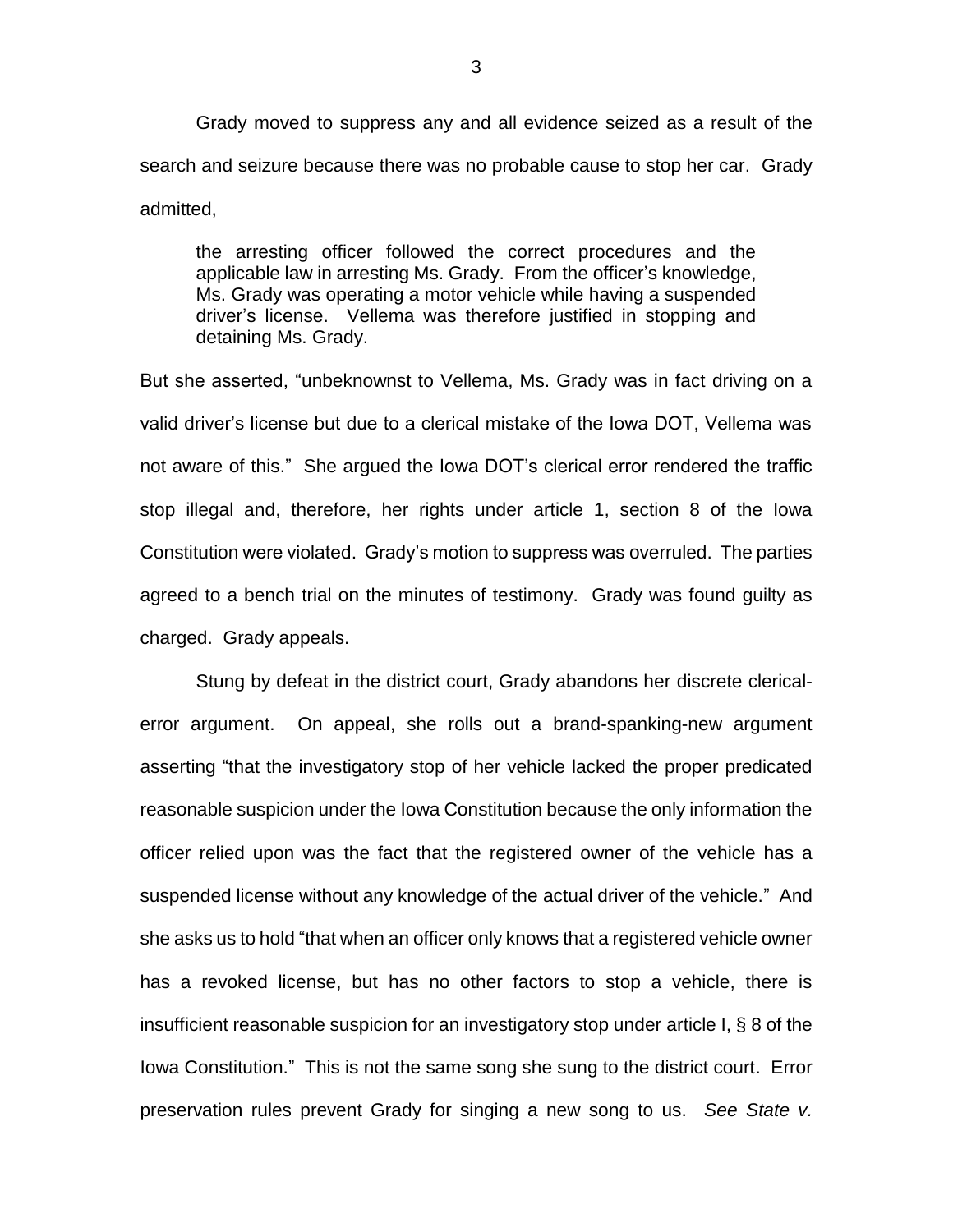*Rutledge*, 600 N.W.2d 324, 325 (Iowa 1999) ("Nothing is more basic in the law of appeal and error than the axiom that a party cannot sing a song to us that was not first sung in trial court."). "It is a fundamental doctrine of appellate review that issues must ordinarily be both raised and decided by the district court before we will decide them on appeal." *See Meier v. Senecaut*, 641 N.W.2d 532, 537 (Iowa 2002); *accord Lamasters v. State*, 821 N.W.2d 856, 864 (Iowa 2012). Our error preservation rules are not legal bramble bush that serve no purpose other than ensnaring unwitting litigants. *See State v. Tidwell*, No. 13-0180, 2013 WL 6405367, at \*2 (Iowa Ct. App. Dec. 5, 2013). Our error preservation rules preserve judicial resources by allowing the district court the first opportunity to address an issue. It would be unfair to fault a district court on an issue it never had the opportunity to consider. *See Otterberg v. Farm Bureau Mut. Ins. Co.*, 696 N.W.2d 24, 28 (Iowa 2005); *DeVoss v. State*, 648 N.W.2d 56, 60 (Iowa 2002). Thus, under our error preservation rules, an issue must ordinarily be raised in and decided by the district court before we will address it on appeal. *See Stammeyer v. Div. of Narcotics Enforcement*, 721 N.W.2d 541, 548 (Iowa 2006). Grady did not preserve error on this issue.

To sidestep the error-preservation hurdle, Grady raises the issue under an ineffective-assistance-of-counsel rubric.<sup>1</sup> *See Nguyen v. State*, 878 N.W.2d 744, 750 (Iowa 2016) (raising claim under the ineffective-assistance-of-counsel rubric is an exception to the error-preservation rule). She claims her trial counsel failed

 $\overline{a}$ 

<sup>&</sup>lt;sup>1</sup> Our supreme court decided recent amendments to Iowa Code section 814.7 (Supp. 2019) prohibiting consideration of ineffective-assistance-of-counsel claims on direct appeal apply only prospectively and do not apply to cases, like this one, pending on July 1, 2019. *See State v. Macke,* 933 N.W.2d 226, 235 (Iowa 2019).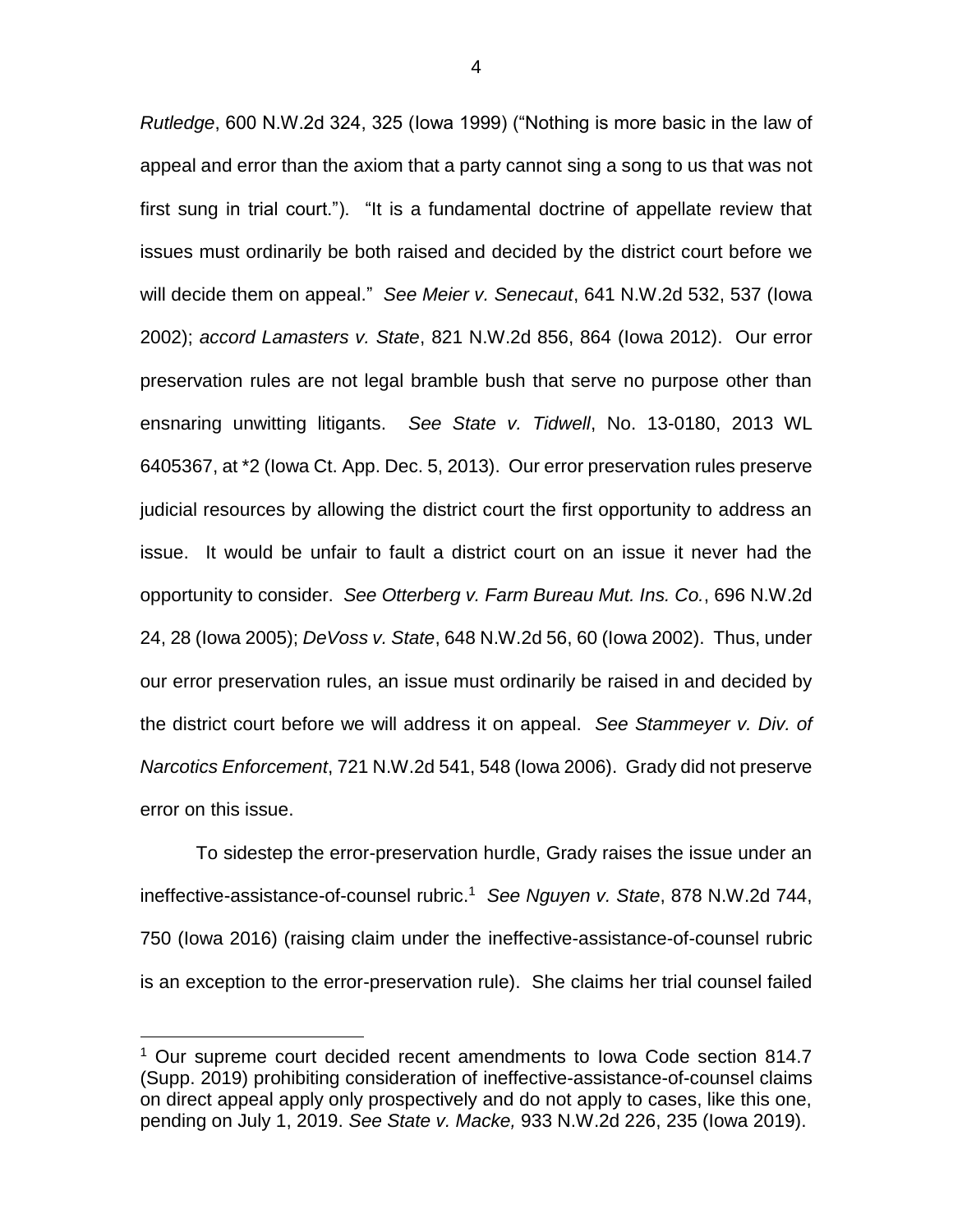to sufficiently argue her now newly-minted argument. Because we find the argument has no merit based on binding precedent, counsel had no duty to raise it.<sup>2</sup> *See State v. Braggs,* 784 N.W.2d 31, 35 (Iowa 2010) (stating counsel has no duty to raise a meritless argument).

The facts here are similar to those in *State v. Vance*, 790 N.W.2d 775 (Iowa 2010). There, a police officer was patrolling during the early morning hours. *Vance*, 790 N.W.2d at 778. He ran the license plate on an oddly parked vehicle. *Id*. He discovered the name of the registered owner, a female, and then learned the owner's driver's license was suspended. *Id*. About fifteen minutes later, the officer observed the car driving on a highway. *Id*. He could not see who was driving the car, so he followed it and initiated a traffic stop. *Id*. As he approached the car he was for the first time able to observe that the car's driver was a male. *Id*. Vance, the driver, did not have a driver's license. *Id*. The traffic stop and following investigation led to a possession of controlled substance charge against Vance. *Id*.

Vance moved to suppress evidence, claiming the State illegally seized evidence from the vehicle because the officer did not have reasonable suspicion to stop the car. *Id*. at 779. The motion was overruled, and Vance was convicted.

 $\overline{a}$ 

<sup>2</sup> We acknowledge that the Kansas supreme court held that an officer lacked reasonable suspicion based solely on his assumption that the unidentified driver was the vehicle's registered owner, whose drivers' license had been revoked, *State v. Glover*, 422 P.3d 64, 72 (Kansas 2018), and that the U.S. Supreme Court has granted certiorari. *Kansas v. Glover*, 139 S.Ct.1445 (Mem) (2019). But the case has yet to be decided, so counsel could not have breached an essential duty in failing to predict the outcome. *See State v. Millam*, 745 N.W.2d 719, 722 (Iowa 2008) ("We do not expect counsel to anticipate changes in the law, and counsel will not be found ineffective for a lack of 'clairvoyance.'").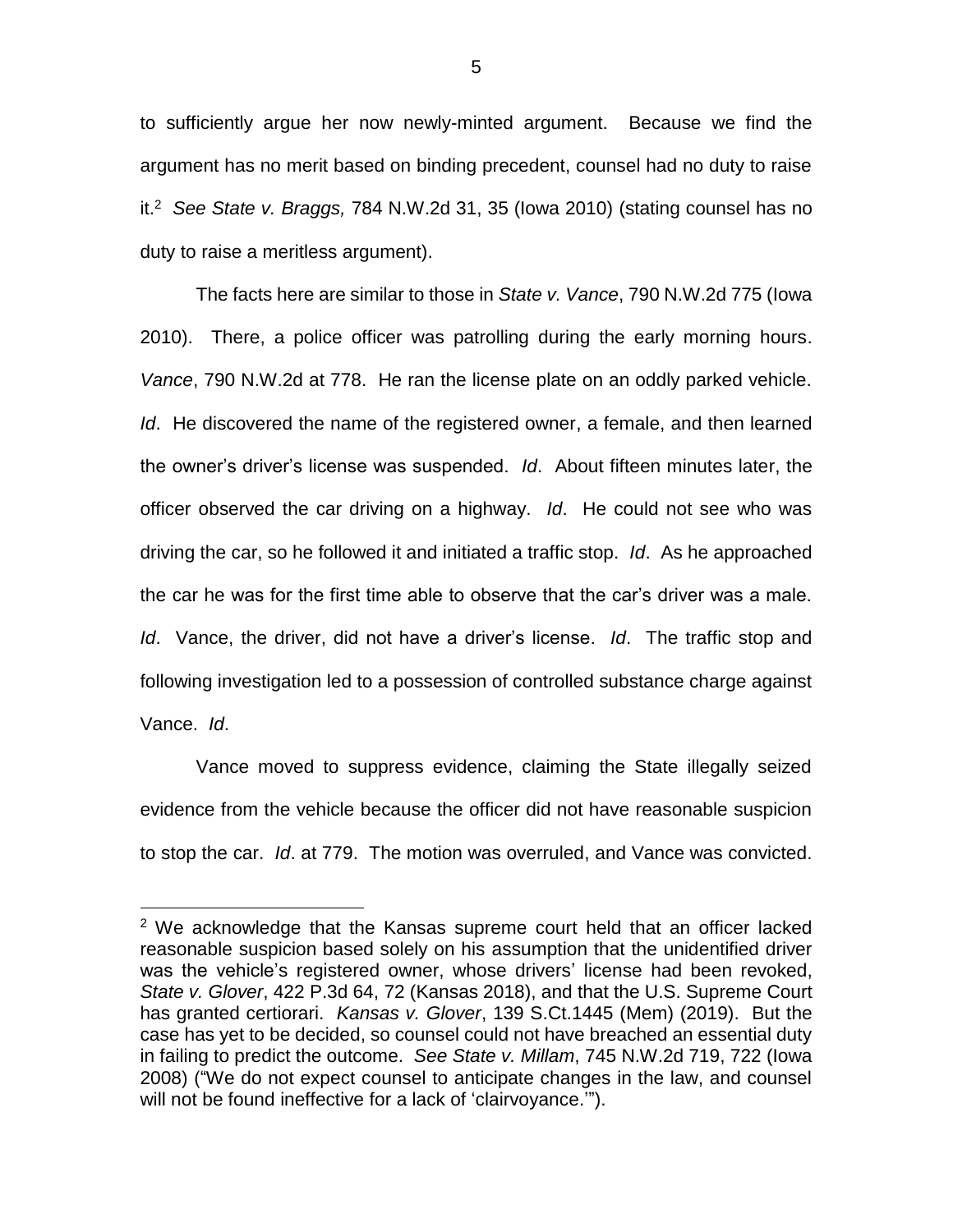*Id*. On appeal Vance claimed the investigatory stop of the car he was operating violated his Fourth Amendment right to be free from "unreasonable searches and seizures." *Id*. at 780. Our supreme court held that

an officer has reasonable suspicion to initiate an investigatory stop of a vehicle to investigate whether the driver has a valid driver's license when the officer knows the registered owner of the vehicle has a suspended license, and the officer is unaware of any evidence or circumstances indicating the registered owner is not the driver of the vehicle.

*Id*. at 781. The court reasoned: (1) "it is reasonable for an officer to infer the registered owner of the vehicle will do the vast amount of the driving," (2) forbidding police from relying on such an inference to form reasonable suspicion for a stop "would seriously limit an officer's ability to investigate suspension violations because there are few, if any, additional steps the officer can utilize to establish the driver of a vehicle is its registered owner," (3) "allowing a stopping officer to infer the registered owner is the driver, absent any evidence to the contrary, ensures the safety of the roadways and of law enforcement," and (4) "a majority of those jurisdictions [that have considered the issue] have adopted the standard we approve today." *Id*. at 781-82.

In this case, the deputy initiated the traffic stop because he knew the registered owner of the car had a suspended driver's license. He did not know who was driving the car. There was no evidence or circumstances indicating the registered owner was not the driver of the car. Under these circumstances, the deputy had reasonable suspicion to initiate an investigatory stop of the car. *See id*. at 781. It was only when he approached the driver's side window that he learned Grady, the owner, was driving the car. And at this point, he observed that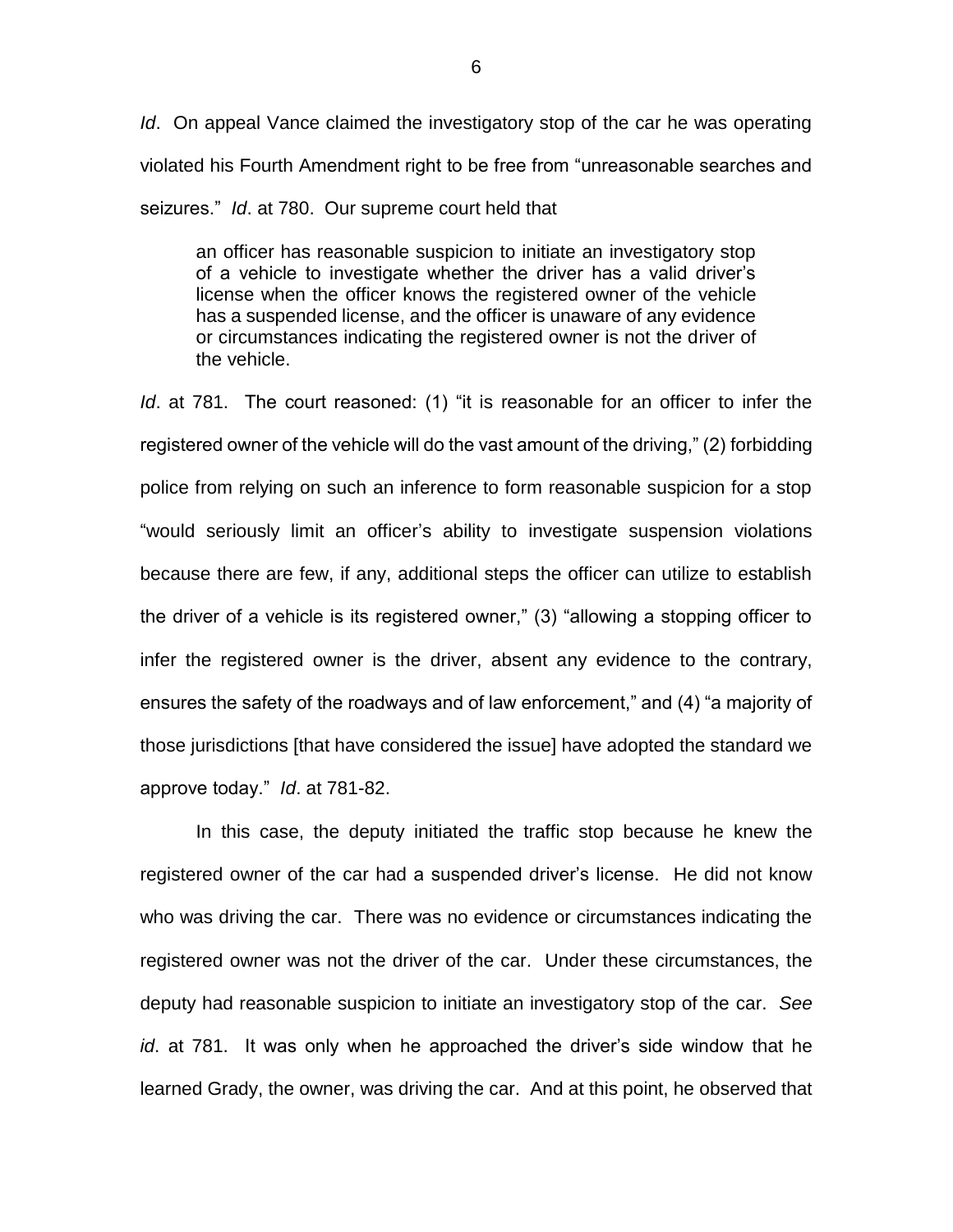Grady might have been under the influence of a drug. These facts square with the holding of *Vance*. *See also State v. Haas*, 930 N.W.2d 699, 702-03 (Iowa 2019); *State v. Saffold*, No. 14-0223, 2015 WL 1849398, at \*2 (Iowa Ct. App. Apr. 22, 2015).

Grady requests we perform an independent analysis under article I, section 8 of the Iowa Constitution. *See State v. Effler*, 769 N.W.2d 880, 894-95 (Iowa 2009) (Appel, J., concurring) (discussing why counsel should raise and brief an independent analysis of a constitutional issue under the Iowa Constitution), *cert. denied*, 558 U.S. 1096 (2009). But had Grady's trial counsel raised the issue under the Iowa Constitution, it would not have been met with success.

We recognize the challenge to the legality of the stop in *Vance* was on only United States Constitution Fourth Amendment grounds, not Iowa constitutional grounds. *See Vance*, 790 N.W.2d at 780. We believe the reasons upon which the *Vance* opinion rests obviate any different result in an independent analysis under the Iowa Constitution. Furthermore, our supreme court has upheld the legality of a similar traffic stop under the Iowa Constitution. *Haas*, 930 N.W.2d at 702-03. The stop was challenged on article I, section 8 grounds. *Id*. at 702. The court followed its holding in *Vance* and concluded that

the fact that the officers in this case could not observe the driver's sex or identity does not invalidate their assumption that Haas [the vehicle's owner] was driving her vehicle. Consequently, we affirm the district court's judgment because there was reasonable suspicion to initiate an investigatory stop of the vehicle Haas was operating.

*Id*. at 703. Because Grady's trial counsel had no duty to raise an article I, section 8 argument, her ineffective-assistance-of-counsel argument fails.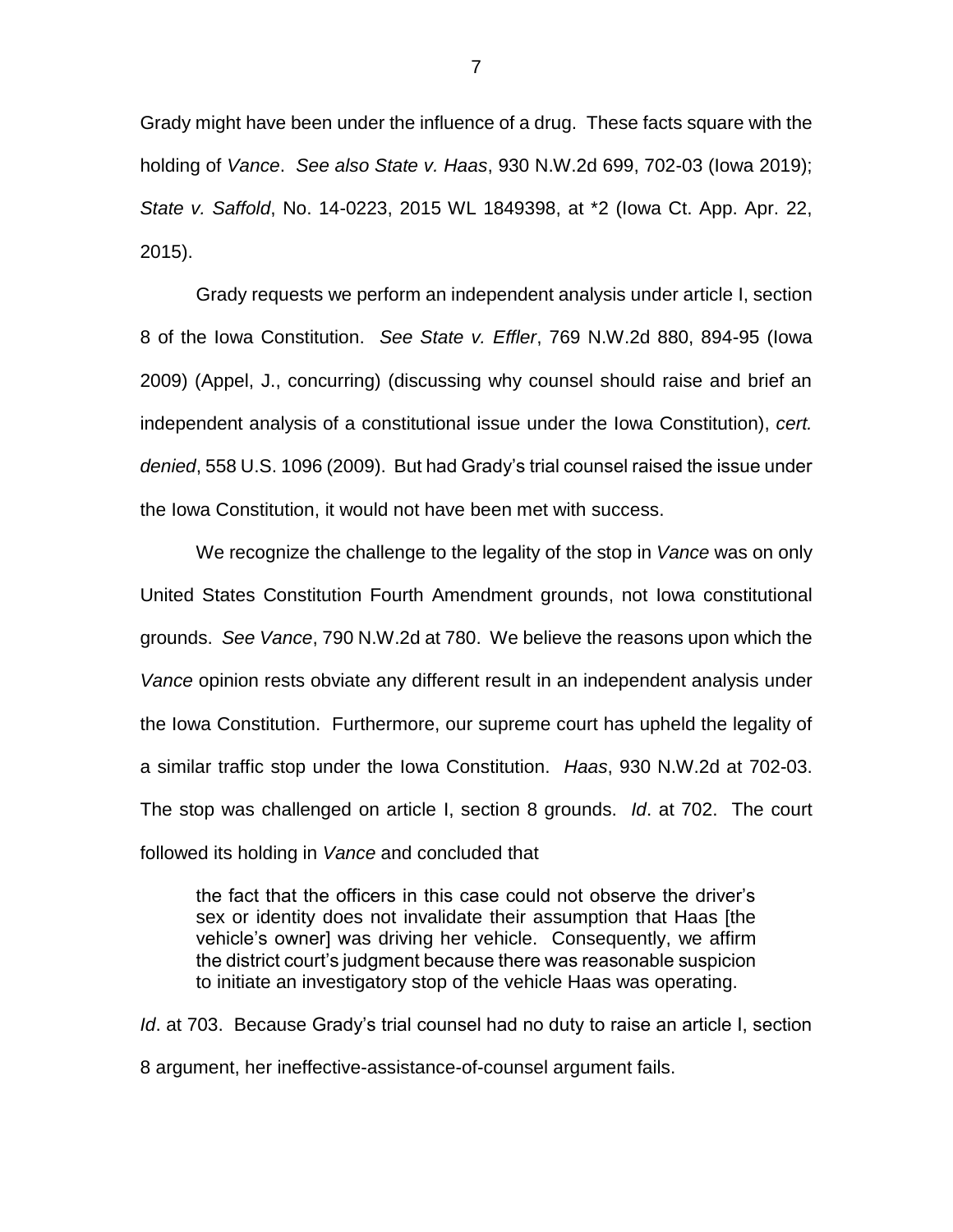Lastly, Grady argues that if all else fails, the court should grant relief under the plain-error doctrine.<sup>3</sup> Although Iowa is one of only two states that have not adopted the plain-error doctrine, our supreme court has repeatedly and expressly declined to adopt it. *See, e.g.*, *State v. Martin*, 877 N.W.2d 859, 866 (Iowa 2016); *In re K.C.*, 660 N.W.2d 29, 38 (Iowa 2003); *Rutledge*, 600 N.W.2d at 325 ("We do not subscribe to the plain error rule in Iowa, have been persistent and resolute in rejecting it, and are not at all inclined to yield on the point."); *State v. McCright*, 569 N.W.2d 605, 607 (Iowa 1997) ("[W]e do not recognize a "plain error" rule which allows appellate review of constitutional challenges not preserved at the district court level in a proper and timely manner."); *State v. Johnson*, 476 N.W.2d 330, 333 (Iowa 1991); *State v. Miles*, 344 N.W.2d 231, 233 (Iowa 1984); *State v. Hutchinson*, 341 N.W.2d 33, 38 (Iowa 1983) ("We do not now choose to abandon our preservation of error rules in favor of a discretionary plain error rule."); *State v. Rinehart*, 283 N.W.2d 319, 324 (Iowa 1979); *State v. Johnson*, 272 N.W.2d 480, 484 (Iowa 1978).

This court has noted before that "there may be merit in adopting a plain error rule rather than continuing to stretch the doctrinal limits of the right to counsel to address unpreserved error." *State v. Sahinovic*, No. 15-0737, 2016 WL 1683039, at \*2 (Iowa Ct. App. Apr. 27, 2016) (McDonald, J., concurring). However, we are not at liberty to overturn Iowa Supreme Court precedent. *See Figley v. W.S. Indus.*, 801 N.W.2d 602, 608 (Iowa Ct. App. 2011); *State v. Hastings*, 466

 $\overline{a}$ 

 $3$  Federal Rule of Criminal Procedure 52(b) allows an appellate court to consider a "plain error that affects substantial rights . . . even though it was not brought to the [district] court's attention."